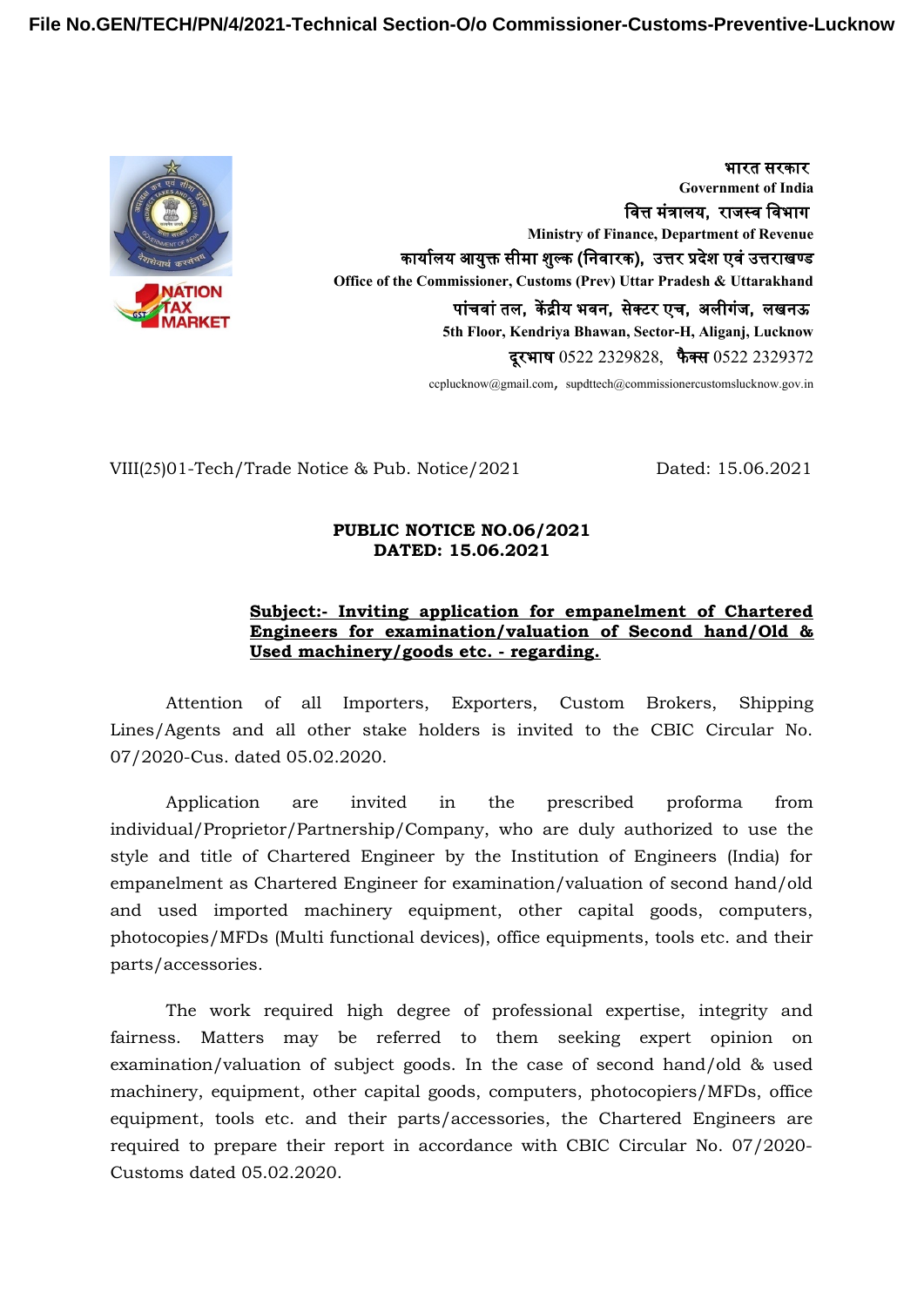The applicants shall submit their application in the prescribed proforma and prescribed undertaking (enclosed with this Public Notice) along with supporting documents, copies of the relevant certificates issued by the Institution of Engineers, and certificate issued either by Institute of the Valuers/Income Tax Department/Customs Department or any such authorized Institute, empowered to issue such certificates for valuation of goods under the category of "Machinery & Plant", Registration Certificate of GST (if applicable) and all certificates of experience shall be enclosed. Incomplete applications or unsigned applications shall be summarily rejected.

The Department reserves the right to call for additional documents/ information from the applicants. After applicants are shortlisted, it shall be verified that they have not come in adverse notice at any of the Customs formation in India before they are approved for empanelment. The submission of application does not bestow any right for selection. The Department reserves the right to accept or reject any of the applications received for which no claim of the applicant shall be entertained.

After scrutiny and evaluation, empanelment for examination/evaluation will be finalized. On empanelment of the Chartered Engineers, this office will issue a Public Notice giving names and address of the Chartered Engineers who can be contacted by the Importers/Custom Brokers in terms of CBIC Circular No. 07/2020-Customs dated 05.02.2020.

On selection, such Chartered Engineers will have to submit their half yearly self appraisal i.e. April to September and October to March, by end of October and by end of April respectively to assess their performance to decide whether they are fit to continue or not.

The Importers/Trade/Customs Brokers shall use only the services of any of the empanelled Chartered Engineers who have requisite specialization in that field / faculty for assisting Custom Officers for examination/valuation of machinery /goods etc. The fee/service charges as claimed by the Chartered Engineers shall be borne by the Importers/Trade/Customs Brokers as applicable. Department shall not be responsible for non-payment/short payment of fees for services availed in this regards by the Importers/Trade/Customs Brokers.

Submission of any wrong information/valuation would result in suspension/ cancellation of candidature/membership from the panel and also attract Penal Provisions under the Customs Act, 1962.

The Public Notice and proforma may be downloaded from the website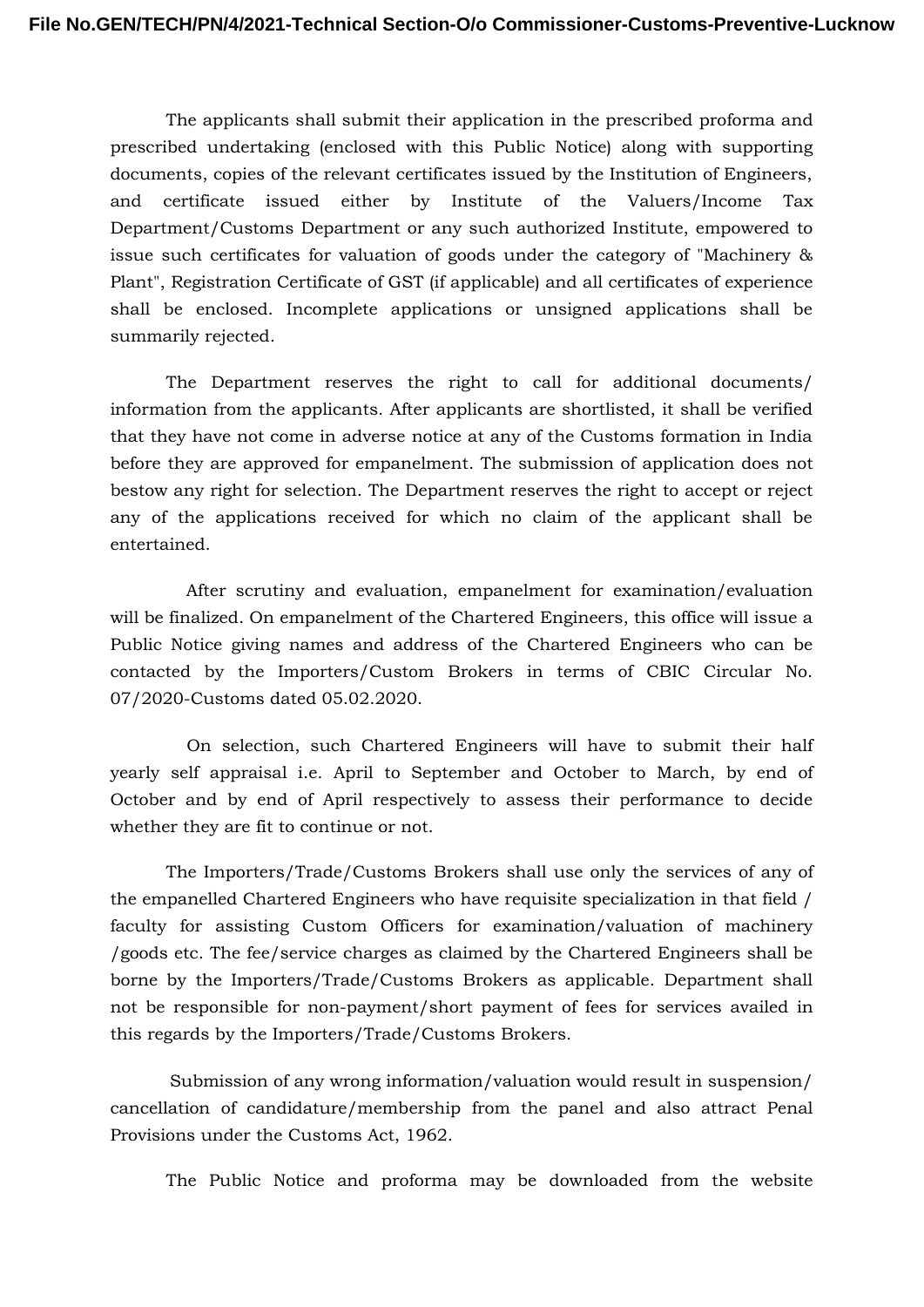https://www.commissionercustomslucknow.gov.in. The duly filled and signed application alongwith required documents should be submitted to the Office of the Commissioner of Customs (Preventive),  $11<sup>th</sup>$  Floor, Kendriya Bhawan (CGO Complex), Sector-H, Aliganj, Lucknow-226024, on or before 15.07.2021 upto 16:00 hours. All claims regarding qualification and experience have to be supported completely by certificates and other testimonials as applicable which are to be self certified on each page. Incomplete applications or those not supported by required certificates/testimonials will not be considered. Chartered Engineers who have already applied against Public Notice No. 05/2020 dated 27.02.2020 of this Commissionerate need to furnish only additional documents if any required vide present Public Notice which they have not submitted previously.

This issues with approval of the Commissioner of Customs, (Preventive), Lucknow.

> (Avijit Pegu) Deputy Commissioner (Tech) Customs (Prev.), Lucknow

Copy to:

- i. P.A. to the Chief Commissioner of Customs (Prev.), Patna Zone, Patna.
- ii. Deputy/ Assistant Commissioner, Customs (Prev.), Division- Lucknow/ Nautanwa/ Varanasi/ Bareilly/ Gorakhpur/CCSI Airport Lucknow/ ICD JRY/ ICD Chakeri/ ICD Panki/ ICD Agra.
- iii.Superintendent (Systems), Customs (Prev.) Commissionerate, Lucknow for uploading at Website https://www.commissionercustomslucknow.gov.in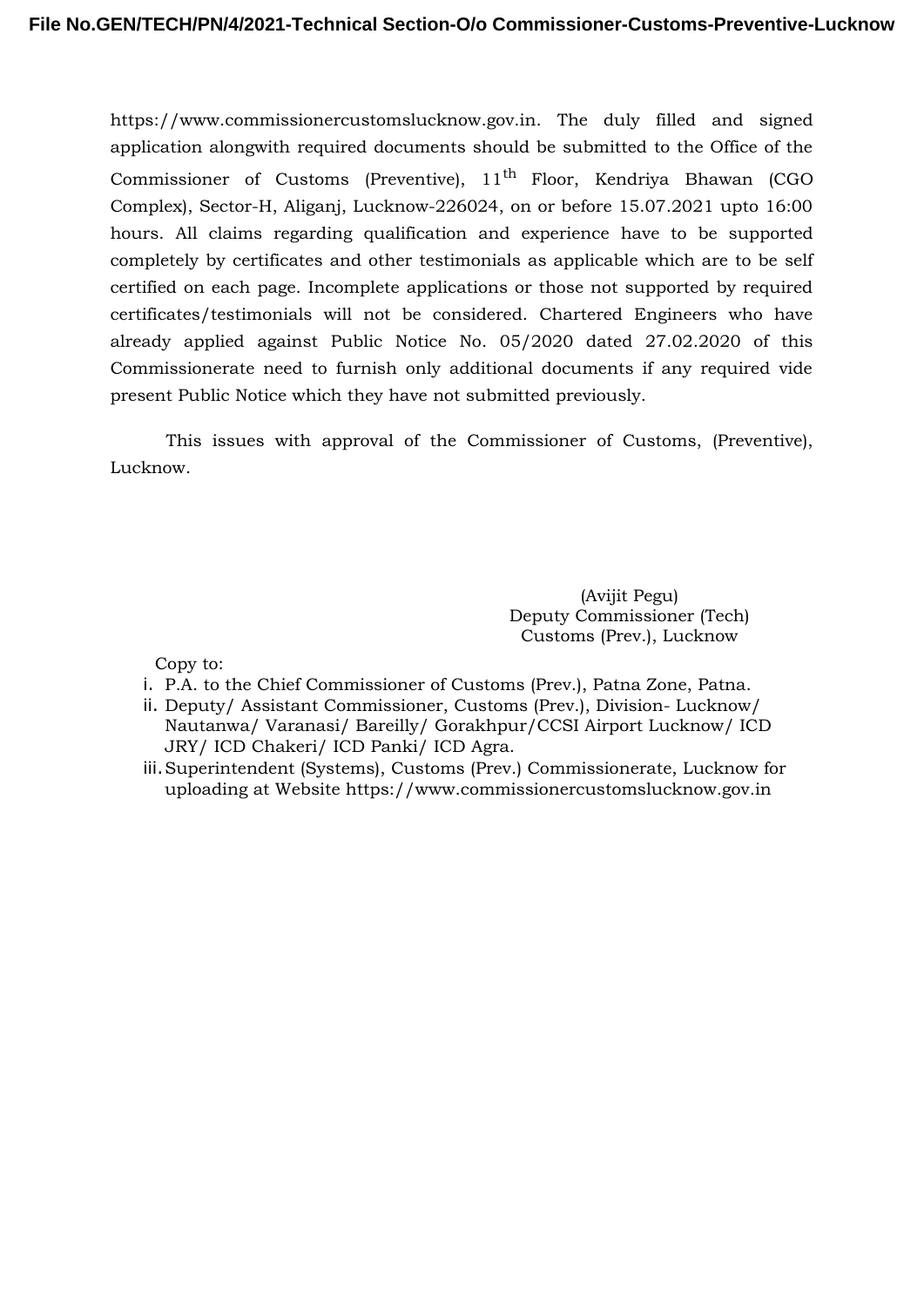## **Proforma for application**

- 1. Name of the applicant:
- 2. Father's name:
- 3. Date of Birth:
- 4. Present Address:
- 5. PAN Number:
- 6. GSTIN (if applicable):
- 7. Email ID:
- 8. Telephone No.(s):
- 9. Qualification:

| <b>Qualification</b>        | of<br>the<br>Name            | Year    | of Percentage<br>of |
|-----------------------------|------------------------------|---------|---------------------|
|                             | <b>Educational Institute</b> | Passing | marks obtained      |
| 10th Std.                   |                              |         |                     |
| 12th Std.                   |                              |         |                     |
| UG                          |                              |         |                     |
| $\overline{PG}$             |                              |         |                     |
| Any<br>specialized<br>other |                              |         |                     |
| Technical qualification     |                              |         |                     |

### 10.Experience as Chartered Engineer:

| S1,N<br>1 M<br>,,,, | . . |
|---------------------|-----|
|                     |     |

# 11.Details of specialization in valuation of import goods for Customs purpose: Sl.No. Details

12.Any other relevant information/data:

13.Is applicant applying in the capacity of individual or on behalf of the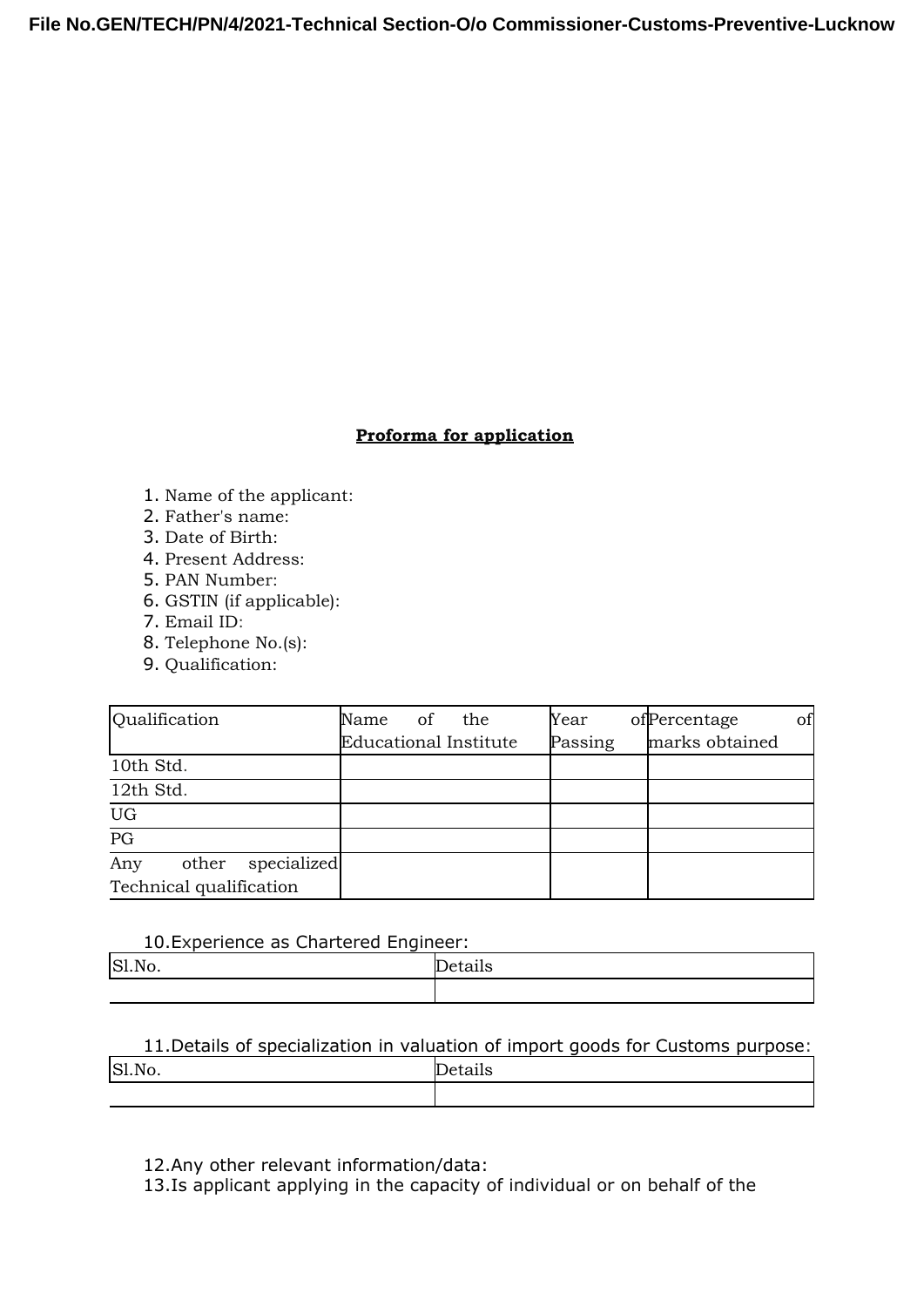company Individual/Company:

If, on behalf of the Company, the following details may be furnished

- 14.Name of the Company:
- 15.Type of the Company:

16.Registered address and address of the head office:

- a. Registered office address
- b. Head office address
- q. Name of the Proprietor/Partner(s)/Director(s) with their name, address and qualification:
- r. Whether the company engaged in valuation of Engineering and other goods:
- s. Does the Company have foreign collaboration/branch/abroad, if so, complete details thereof:
- t. Whether valuation relating to imported goods was ever done by Company for Customs? if so the details thereof:
- u. Quality Policy of the Company, if any:
- v. Standard Operating Procedure/Manuals of the Company relating to valuation/estimation work to be enclosed, if any: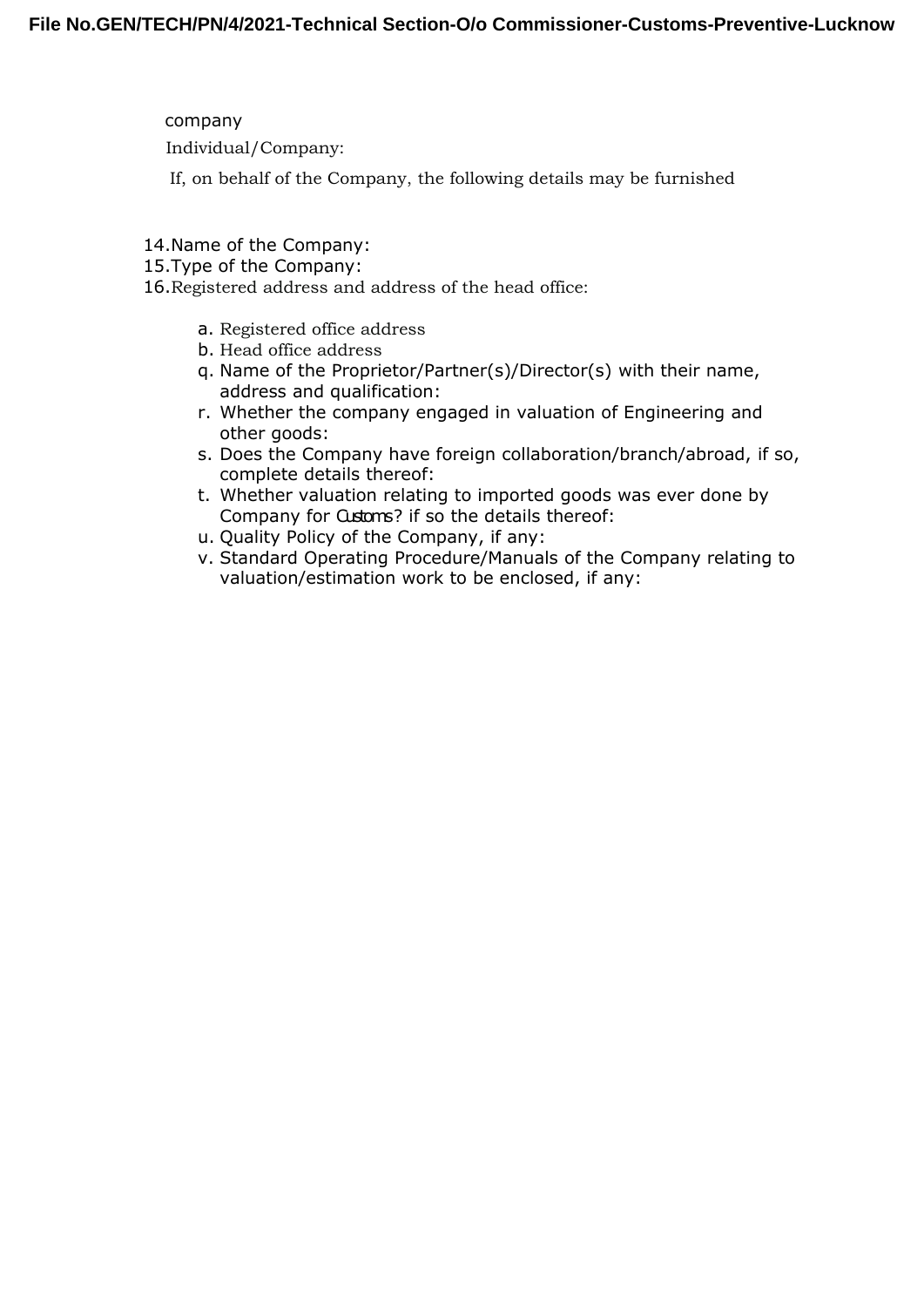### **DECLARATION**

(By the Individual applicants)

It is hereby declared that I/we am/are involved/not involved/penalized in any Customs case(s) or convicted/not convicted in any other offence.

Applicant

Date: Signature of the Signature of the Signature of the Signature of the Signature of the Signature of the Signature of the Signature of the Signature of the Signature of the Signature of the Signature of the Signature of

Place: Name: Name: Name: Name: Name: Name: Name: Name: Name: Name: Name: Name: Name: Name: Name: Name: Name: Name:  $\mathbb{N}$ 

#### **DECLARATION**

(By the Company where individual is employed)

It is hereby declared that Shri/Smt/Ms…………is an employee of the Company since ………… and his / her conduct is good and the Company is aware of his/her applying to the empanelment with the Customs Department as Chartered Engineers for examination/valuation of second hand import goods. The details furnished by the Applicant (our employee) are true and correct as per the records of the Company.

Director

Date: Managing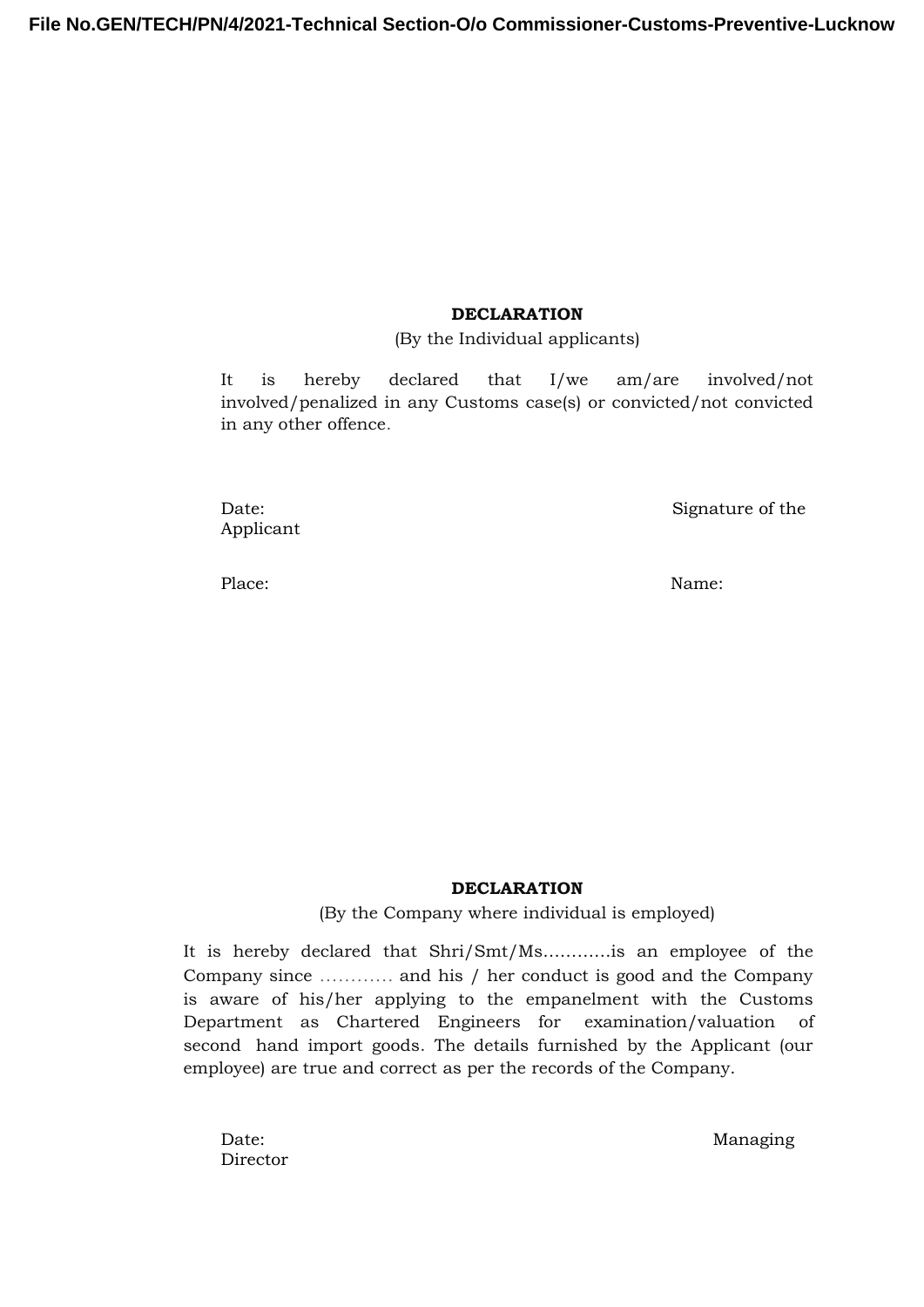Place: Name: Name: Name: Name: Name: Name: Name: Name: Name: Name: Name: Name: Name: Name: Name: Name: Name: Name: Name: Name: Name: Name:  $\mathbb{N}$ 

## **SELF APPRAISAL REPORT**

1. Name of the Empanelled Chartered Engineer/Firm with telephone No. and email ID:

2. Appraisal report for the half year ending;

| SI. Total No. of Shipping Bills / Bills of General                                |                             | Declared                        | Value assessed by                  |  |
|-----------------------------------------------------------------------------------|-----------------------------|---------------------------------|------------------------------------|--|
| No. Entry/Section 48 goods/other<br>documents attended during the half of<br>vear | description<br>the<br>goods | value of the<br>goods<br>in Rs. | the Chartered<br>Engineer (in Rs.) |  |
|                                                                                   |                             |                                 |                                    |  |
|                                                                                   |                             |                                 |                                    |  |
|                                                                                   |                             |                                 |                                    |  |

## 3. Details of the Appraisal Report:

| SI. | Shipping<br>No. Bill/Bill<br>of Entry<br>No. &<br>date | L | B/ Name of<br>the<br>No. exporter CHA<br>import PAN<br>er | Name<br>of the<br>with<br>No. | Place of<br>cleara-<br>nce | the<br>goods   | -tion of value of value<br>the<br>goods in by<br>Rs. | Descrip Declared Assessed<br>the goods Assessed<br>Chartered<br>Engineer<br>(in Rs.) | Differ-ence<br>ofin Declared/(Any<br>the value in Rs. | Remarks <br>discrepa--<br>in<br>ncy<br>declaration<br>of goods/<br>walue |
|-----|--------------------------------------------------------|---|-----------------------------------------------------------|-------------------------------|----------------------------|----------------|------------------------------------------------------|--------------------------------------------------------------------------------------|-------------------------------------------------------|--------------------------------------------------------------------------|
|     | 2                                                      | 3 | 4                                                         | 5                             | 6                          | $\overline{7}$ | 8                                                    | 9                                                                                    | 10                                                    | noticed etc.)<br> 11                                                     |
|     |                                                        |   |                                                           |                               |                            |                |                                                      |                                                                                      |                                                       |                                                                          |
|     |                                                        |   |                                                           |                               |                            |                |                                                      |                                                                                      |                                                       |                                                                          |
|     |                                                        |   |                                                           |                               |                            |                |                                                      |                                                                                      |                                                       |                                                                          |

Certified that the above consignment is attended by me/us and details furnished are true and correct to the best of my/our knowledge.

Date: Name of signature of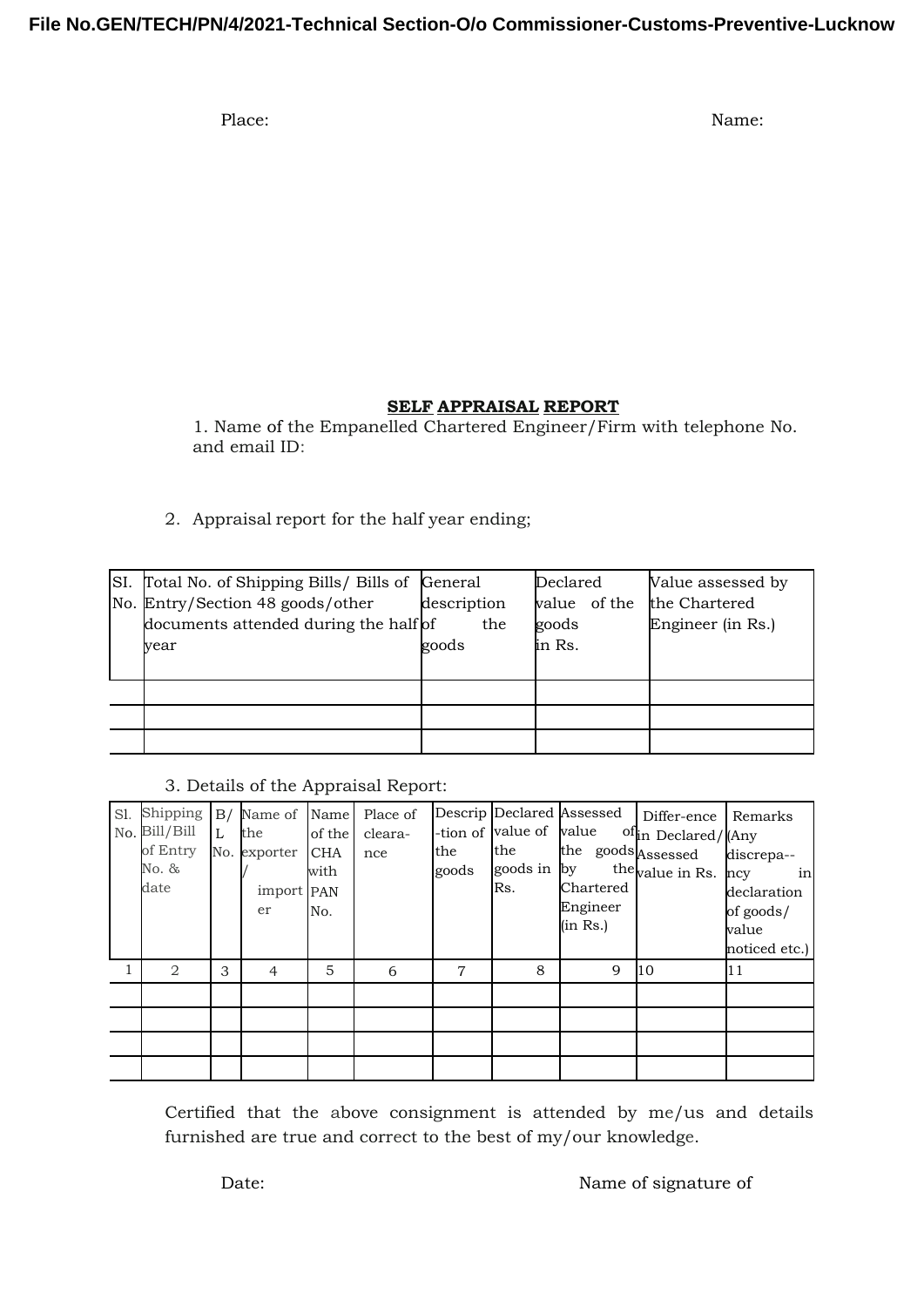Engineer/Firm

Place:

(Format of undertaking to be submitted by the Chartered Engineers for empanelment)

### **UNDERTAKING**

To,

The Commissioner of Customs, (Preventive), Lucknow

Reference : Public Notice No.................. dated.................. Subject: Empanelment of Chartered Engineers

Madam/ Sir,

| $I/We$ , |  |
|----------|--|
| (i)      |  |
|          |  |

do hereby solemnly affirm/confirmed/undertake/declare and state that -

- w.I/We am/are citizen(s) of India.
- x. I/We have not been removed/dismissed from service/employment earlier.
- y. I/We have not been convicted of any offence and sentenced to a term of imprisonment.
- z. I/We have not been found guilty of misconduct in professional capacity.
- aa.I/We am/are not insolvent.
- ab.I/We have not been convicted of an offence connected with any proceeding under the Customs Act, 1962 and Customs Valuation Rules, 2007 or any other allied acts.
- ac.Our PAN card number/GSTIN is mentioned in relevant field.
- ad.I/We undertake to keep you informed of any events or happenings which would make me/us ineligible for empanelment as Chartered Engineer.
- ae.I/We have not concealed or suppressed any material information, facts and records and I/We have made a complete and full disclosure.
- af.I/We shall act with independence, integrity and objectivity while carrying work assigned w.r.t. import and export of goods and I/We shall carry out all such works with an independent mind and shall not come under any influence of anybody.
- ag.I/We am/are not related to any of the personnel in the department